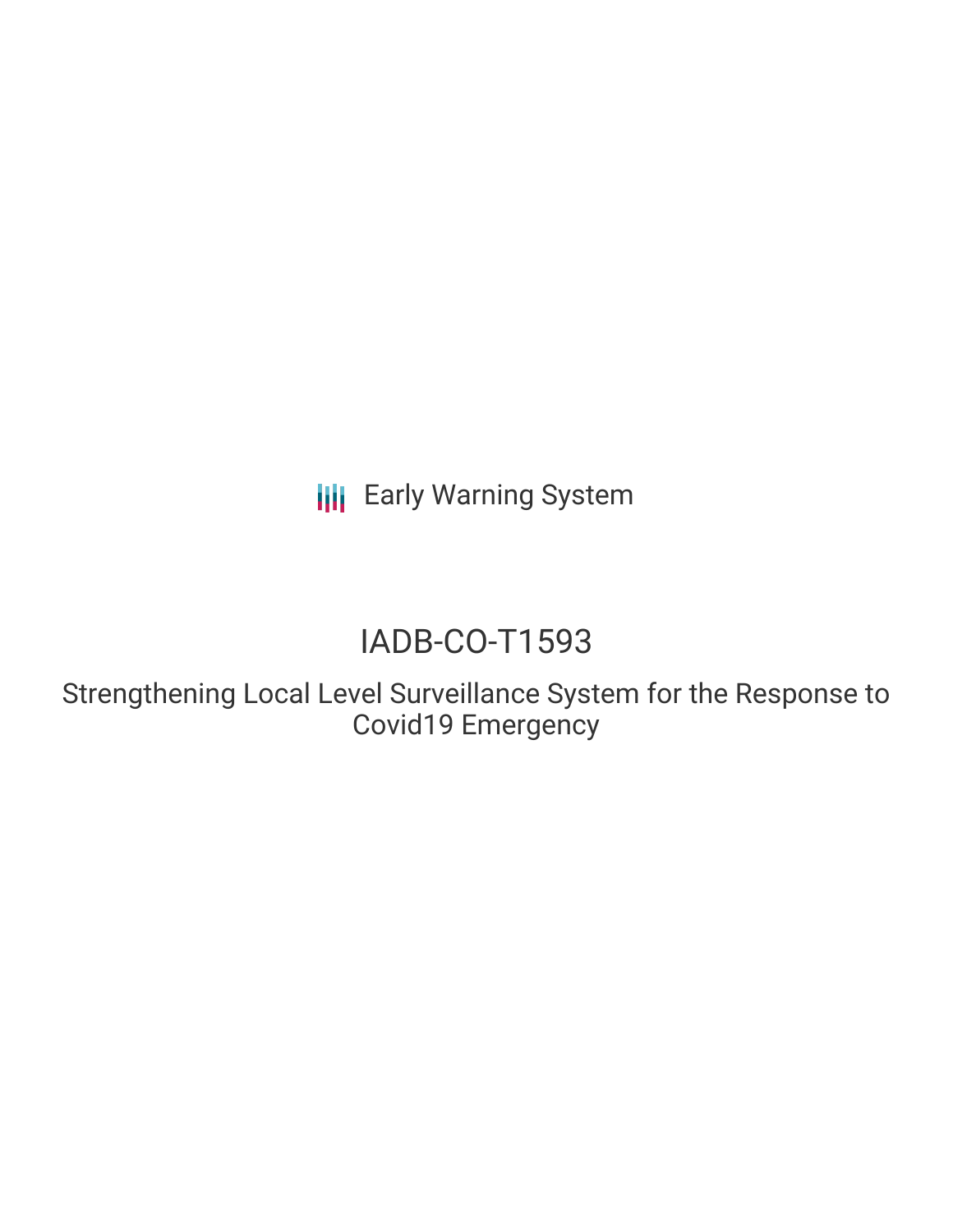

## Early Warning System Strengthening Local Level Surveillance System for the Response to Covid19 Emergency

#### **Quick Facts**

| <b>Countries</b>               | Colombia                                    |
|--------------------------------|---------------------------------------------|
| <b>Financial Institutions</b>  | Inter-American Development Bank (IADB)      |
| <b>Status</b>                  | Approved                                    |
| <b>Bank Risk Rating</b>        | C                                           |
| <b>Voting Date</b>             | 2020-11-18                                  |
| <b>Borrower</b>                | Government of Colombia                      |
| <b>Sectors</b>                 | Education and Health, Technical Cooperation |
| <b>Investment Type(s)</b>      | Grant                                       |
| <b>Investment Amount (USD)</b> | \$ 0.35 million                             |
| <b>Grant Amount (USD)</b>      | $$0.35$ million                             |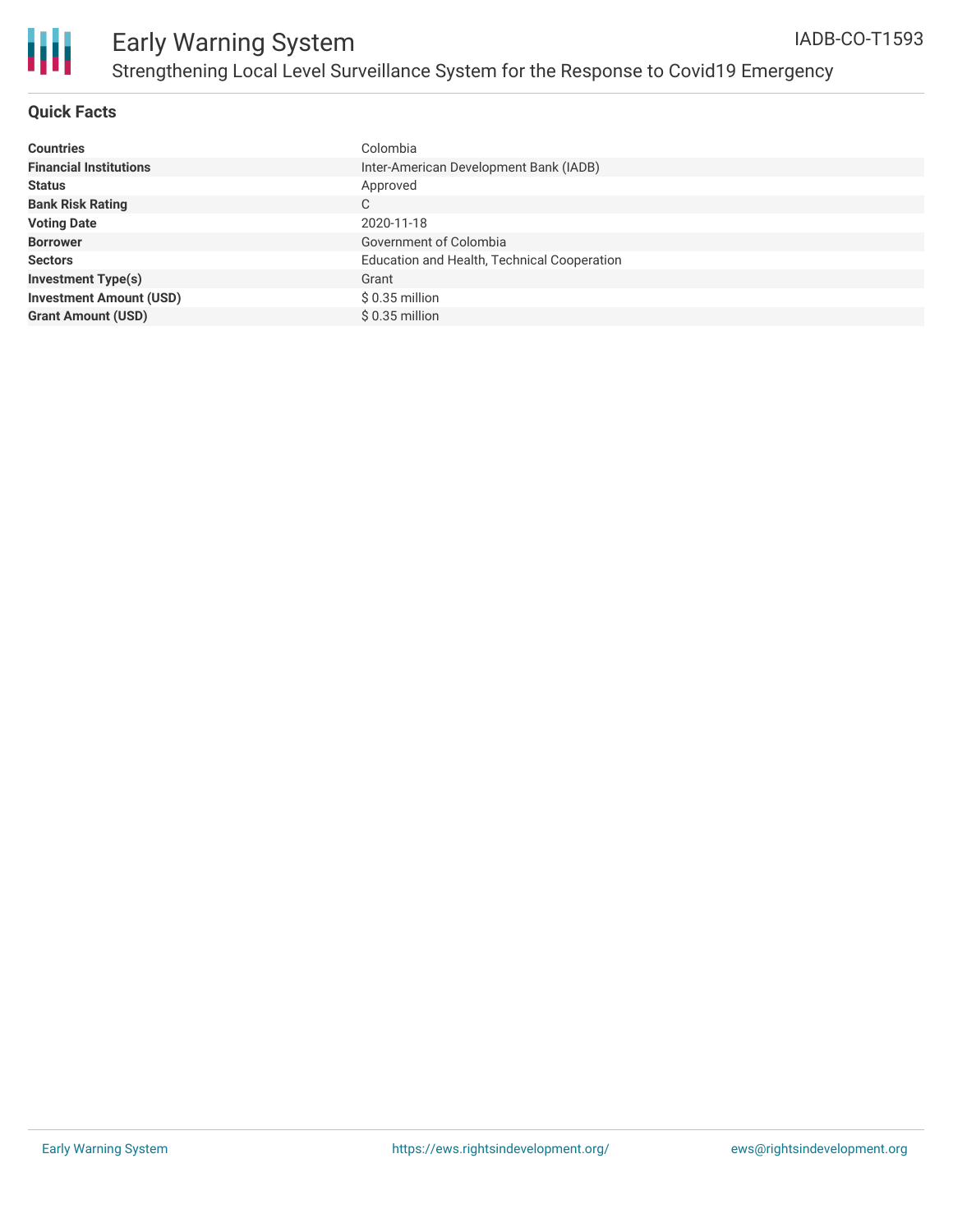

# Ш

### Early Warning System Strengthening Local Level Surveillance System for the Response to Covid19 Emergency

#### **Project Description**

According to bank documents, the purpose of this technical cooperation is to strengthen the public health surveillance system in Colombia to enable better management of the current and future outbreaks using digital tools.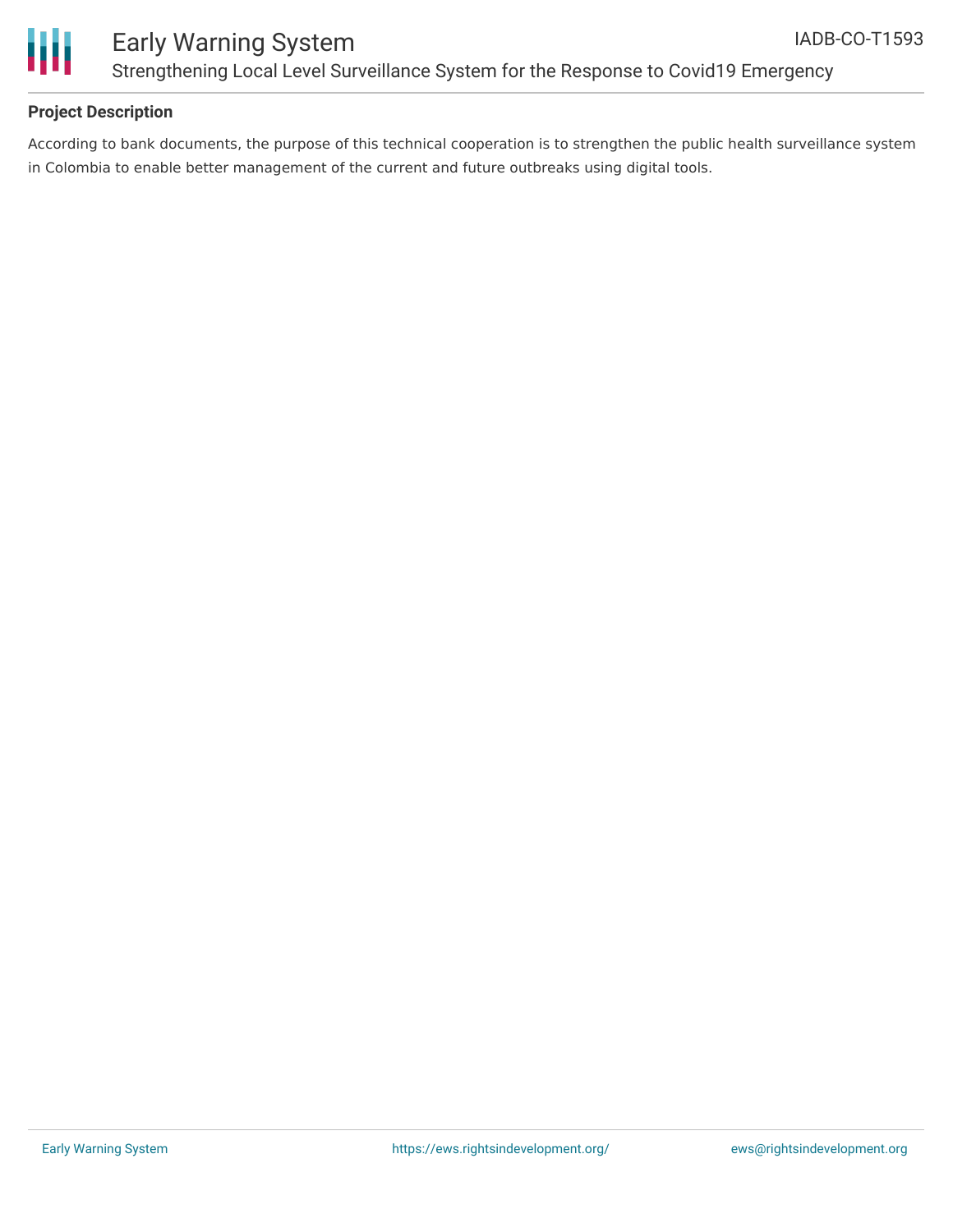

#### Early Warning System Strengthening Local Level Surveillance System for the Response to Covid19 Emergency IADB-CO-T1593

#### **Investment Description**

• Inter-American Development Bank (IADB)